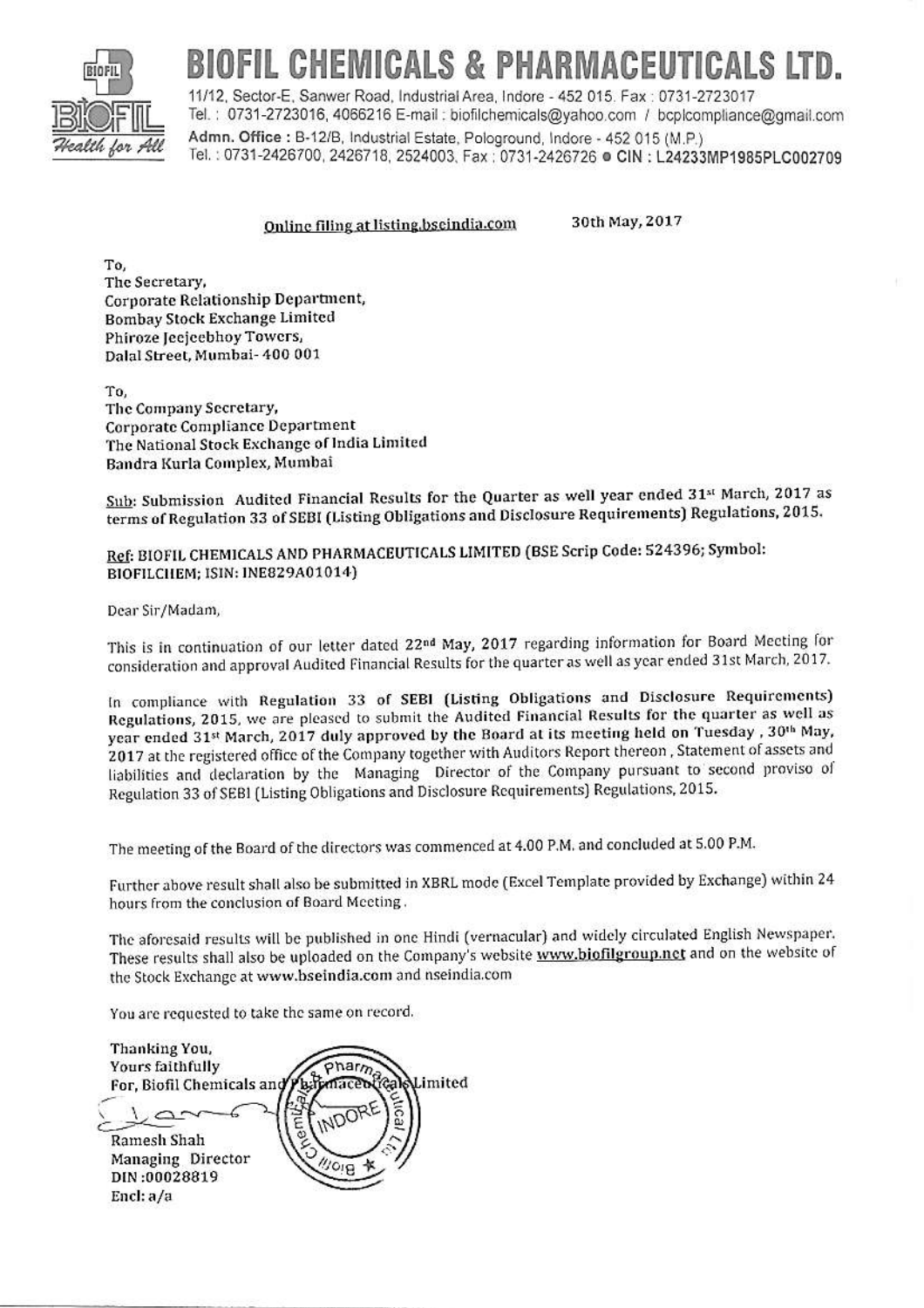## Audited Financial Results of Quarter and Year Ended of March . 2017 31-03-2017 of M/s. Biofil Chemicals & Pharmaceuticals Limited 11/12, Sector-'E' Sanwer Road, Industrial Area, Indore (M.P.)

 $\gamma \in \mathbb{R}^{n \times n \times n}$ 

CIN L24233MP1985PLC002709 AUDITED FINANCIAL RESULTS FOR THE QUARTER AND YEAR ENDED 31st March, 2017

(Amount in Lakhs)

|             | Statement of Standalone Financial Results for the Quarter & Year ended 31st March 2017                             |                                                 |                                                                   |         |                        | Audited for                        | Audited for the                         |                   |
|-------------|--------------------------------------------------------------------------------------------------------------------|-------------------------------------------------|-------------------------------------------------------------------|---------|------------------------|------------------------------------|-----------------------------------------|-------------------|
| Particulars |                                                                                                                    | For the<br>Quarter<br>ended<br>March 31<br>2017 | For the quarter   For the Quarter<br>ended<br>December 31<br>2016 |         | ended March<br>31 2016 | the year<br>ended March<br>31 2017 | year Eneded<br>March 31 2016<br>Audited |                   |
|             |                                                                                                                    | Audited                                         | Reviewed                                                          |         | <b>Audited</b>         | Audited                            |                                         |                   |
|             |                                                                                                                    |                                                 |                                                                   |         |                        |                                    |                                         |                   |
|             | 1 Income from operations<br>(a) Net sales/ income from operations (Nat of Excise duty)                             |                                                 |                                                                   | 396.17  | 287.54                 | 918.44                             |                                         | 1085.65           |
|             |                                                                                                                    | 198.03<br>427.62                                |                                                                   | 0.55    | 234.59                 | 429.30                             |                                         | 251.65<br>1337.30 |
|             | (b) Other operating income                                                                                         | 625.66                                          |                                                                   | 396.71  | 522.13                 | 1347.74                            |                                         |                   |
|             | Total Income from operations (net)                                                                                 |                                                 |                                                                   |         |                        |                                    |                                         |                   |
|             | 2 Expenses                                                                                                         | 30.22                                           |                                                                   | 29.32   | 47.26                  | 90.41                              |                                         | 121.34<br>932.53  |
|             | (a) Cost of materials consumed                                                                                     | 330.93                                          |                                                                   | 253.68  | 1.90                   | 762.02                             |                                         |                   |
|             | (b) Purchases of stock-in-trade<br>(c) Changes in inventories of finished goods, work-in-                          |                                                 |                                                                   |         |                        | (1.32)                             |                                         | 0.58              |
|             | progress and stock-in-trade                                                                                        | 16.03                                           |                                                                   | (12.52) | 285.07<br>27.97        | 53.22                              |                                         | 48.23             |
|             | (d) Employee benefits expense                                                                                      | 25.40                                           |                                                                   | 12.71   |                        | 28.42                              |                                         | 26.49             |
|             | (e) Depreciation and amortisation expense                                                                          | 8.85                                            |                                                                   | 6.51    | 6.70                   |                                    |                                         |                   |
|             | (f) Other expenses(Any item exceeding 10% of the total<br>expenses relating to continuing operations to be shown   | 65.23                                           |                                                                   | 54.05   | 85.45                  | 179.08                             |                                         | 127.42            |
|             | separately)                                                                                                        |                                                 |                                                                   |         | 454.34                 | 1111.83                            |                                         | 1256.58           |
|             | <b>Total expenses</b>                                                                                              | 476.67                                          |                                                                   | 343.76  |                        |                                    |                                         |                   |
|             | 3 Profit / (Loss) from operations before other income,                                                             | 148.99                                          |                                                                   | 52.96   | 67.78                  | 235.90                             |                                         | 80.71             |
|             | finance costs and exceptional items (1-2)<br>4 Other income                                                        | 8.04                                            |                                                                   | 0.00    | 7.98                   |                                    | 11.49                                   | 32.55             |
|             | 5 Profit / (Loss) from ordinary activities before finance                                                          |                                                 |                                                                   | 52.96   | 75.76                  | 247.40                             |                                         | 113.26            |
|             | costs and exceptional items $(3 + 4)$                                                                              | 157.03                                          |                                                                   |         | 3.97                   |                                    | 16.36                                   | 15,19             |
|             | 6 Finance costs                                                                                                    |                                                 | 5.11                                                              | 3.75    |                        |                                    |                                         | 98.07             |
|             | 7 Profit / (Loss) from ordinary activities after finance                                                           | 151.92                                          |                                                                   | 49.21   | 71.79                  | 231.04                             |                                         |                   |
|             | costs but before exceptional items (5 + 6)<br>8 Exceptional items                                                  |                                                 | 1.62                                                              |         |                        | 1.12                               | 1,62                                    | 1.12              |
|             | 9 Profit / (Loss) from ordinary activities before tax $(7 + 8)$                                                    | 150.30                                          |                                                                   | 49.21   | 70.67                  | 229.42                             |                                         | 96.95             |
|             |                                                                                                                    |                                                 | 50.00                                                             |         |                        | 18.69                              | 50.00                                   | 18.69             |
|             | 10 Tax expense<br>11 Net Profit / (Loss) from ordinary activities after lax (9 ±                                   | 100.30                                          |                                                                   | 49.21   | 51.98                  |                                    | 179.42                                  | 78.26             |
|             | 10 <sub>l</sub><br>12 Extraordinary items (net of tax Rs                                                           |                                                 |                                                                   |         |                        |                                    |                                         |                   |
|             | lakhs)<br>expense                                                                                                  | 100.30                                          |                                                                   | 49.21   | 51.98                  |                                    | 179.42                                  | 78.26             |
|             | 13 Net profit/(loss) for the period (11+12)<br>14 Share of Profit/Loss of Associates                               |                                                 |                                                                   |         |                        |                                    |                                         |                   |
|             |                                                                                                                    |                                                 |                                                                   |         |                        |                                    |                                         |                   |
|             | 15 Minority Interest<br>16 Net Profit/(loss) after taxes, minority interest and share of                           |                                                 | 100.30                                                            | 49.21   |                        | 51.98                              | 179.42                                  | 78.26             |
|             | profit/(Loss) of associates after tax (13+14+15)<br>17 Paid up Equity Share Capital (Face value of the share shall |                                                 | 1627.38                                                           | 1627.38 | 1627.38                |                                    | 1627.38                                 | 1627.38           |
|             | be indicated )<br>18 Reserve excluding Revaluation Reserve as per the                                              |                                                 |                                                                   |         |                        |                                    | $-733.93$                               | -913.35           |
|             | Balance Sheet of previous accounting year<br>19.1 Earnings per share (before extraordinary items)                  |                                                 |                                                                   |         |                        |                                    |                                         |                   |
|             | (of Rs. 10/- each) (not annualised):                                                                               |                                                 |                                                                   |         |                        |                                    |                                         |                   |
|             | (a) Basic                                                                                                          |                                                 | 0.62                                                              |         | 0.302                  | 0.32                               | 1.10<br>1.10                            |                   |
|             | (b) Diluted                                                                                                        |                                                 | 0.62                                                              |         | 0.302                  | 0.32                               |                                         |                   |
|             | 19. Il Earnings per share (after extraordinary items)                                                              |                                                 |                                                                   |         |                        |                                    |                                         |                   |
|             | (of Rs. 10/- each) (not annualised):                                                                               |                                                 |                                                                   |         | 0.302                  | 0.32                               | 1.10                                    |                   |
|             | (a) Basic                                                                                                          |                                                 | 0.62                                                              |         |                        |                                    | 1.10                                    |                   |

Chad

 $8F$ Ġ

**INDO**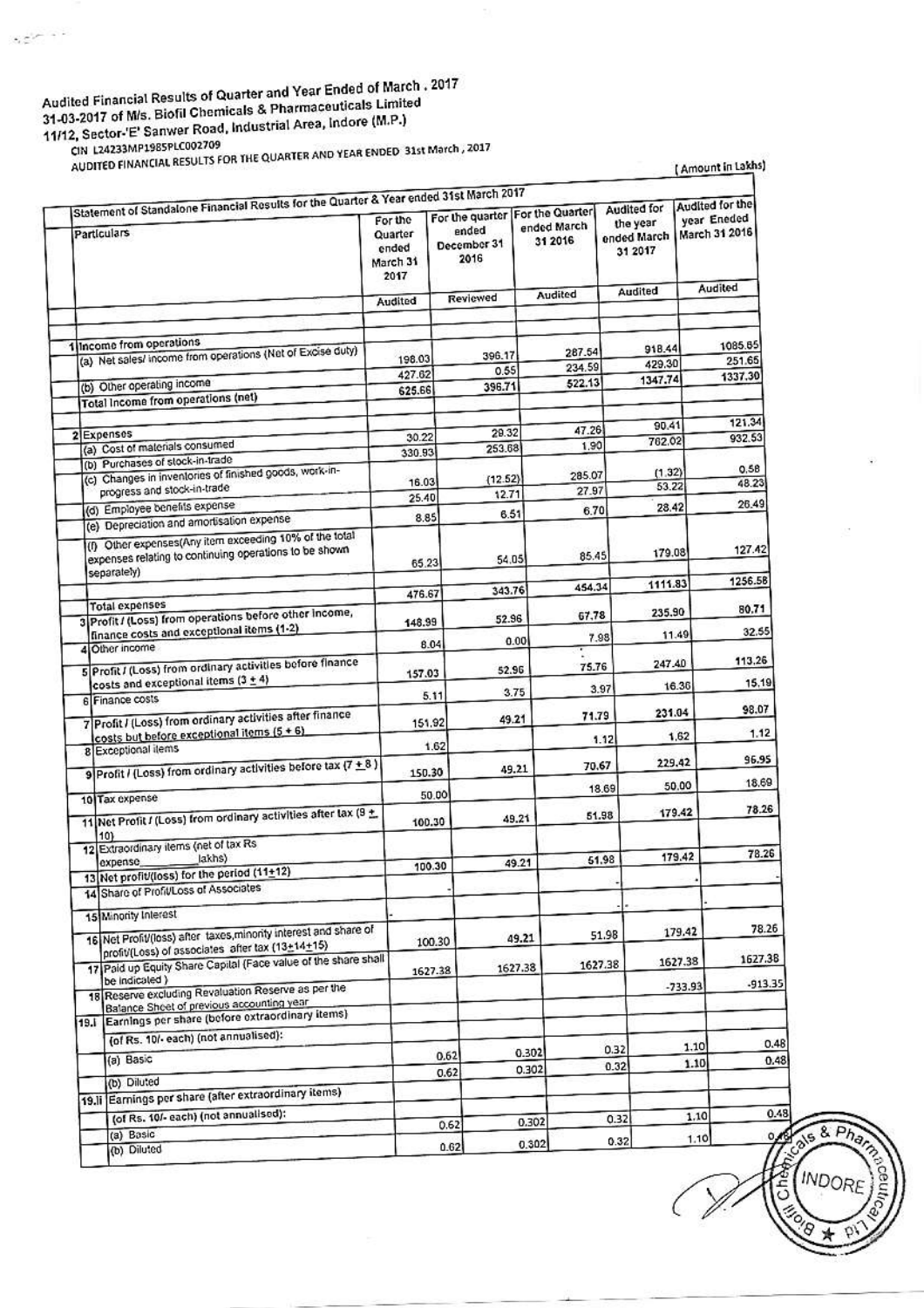The above audited financial results were reviewed by the audit committee and approved by the Board of Directors in their meeting held on

The figures of last quarter are the balancing figures between audited figures in respect of the full financial year and published year to date figure up to third quarter of the current financial year

- Previous year period's/year's figures have been regrouped wherever necessary to conform to the current period's classification.

. The Company has reported segment wise information as per Accounting Standard (AS-17). The Operations of the company are conducted within India, there is no separate reportable geographical segment and the company reported the following business segments

1. Pharma Product

2. Chemicals Division

3. Plastic Division

 $\sim$ 

The aforesald audited financial Results will be uploaded on the Company's website www.biofilgroup.net and will also be available on the websites of the Stock exchanges i.e. www.bseindla.com and www.nseindia.com for the benefit of shareholders and investors

Date 30/05/2017 Place Indore

pharm. ↬ c, FOR Biofil Chemiçals & Pharmaceuticals Lin аı **RAMESH SHAH MANAGING DIRECTOR** (DIN: 00028819)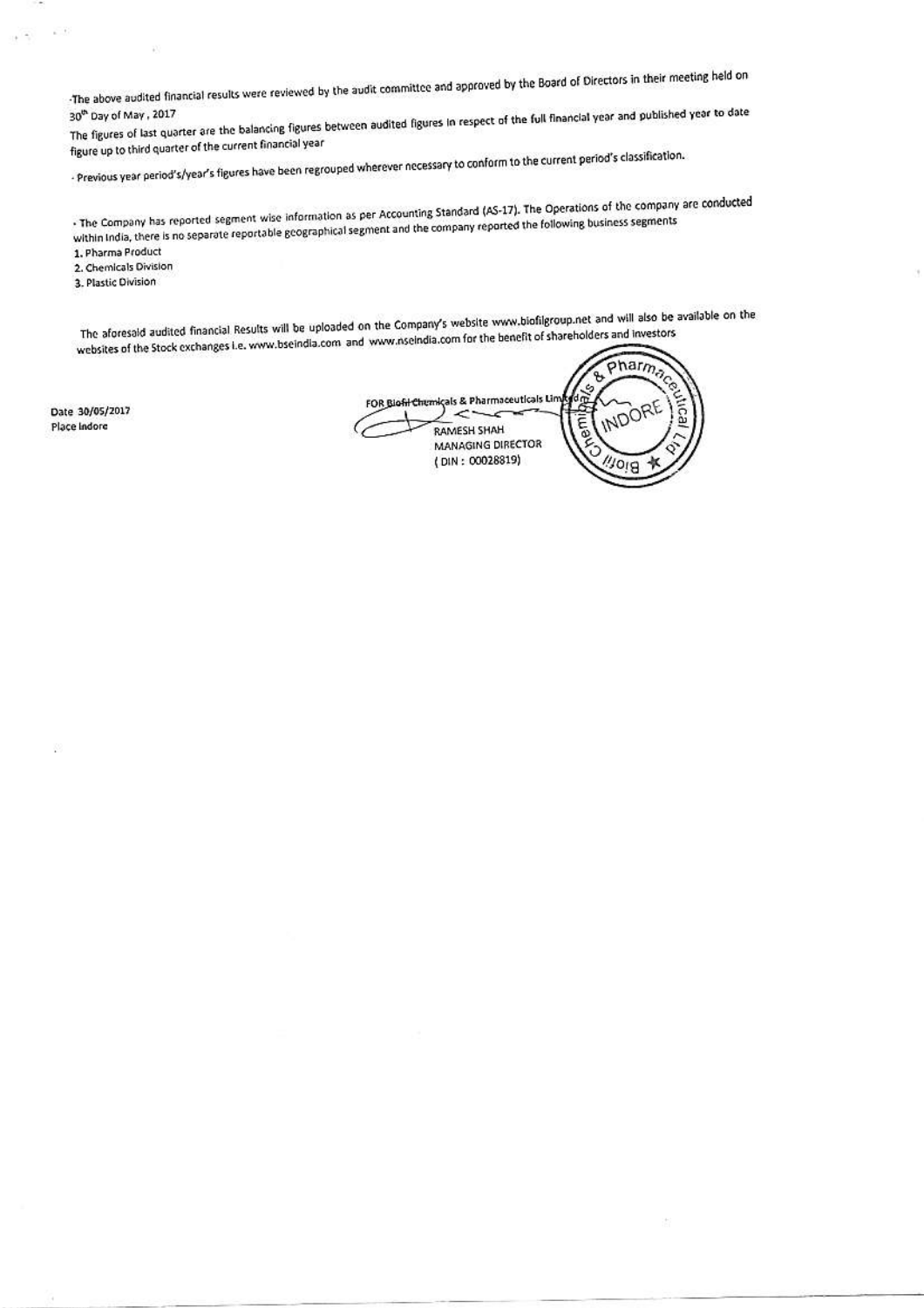#### BIOFIL CHEMICALS & PHARMACEUTICALS Ltd. AUDITED STATEMENT OF ASSETS AND LIABILITIES AS AT 31-03-2017 CIN NO. L24233MP1985PLC002709 費

 $\pm1$   $\%$ 

(In Rs.)

|   | Standalone / Consolidated Statement of Assets and | standlone      |                |  |  |
|---|---------------------------------------------------|----------------|----------------|--|--|
|   | Liabilities                                       | 31, March 2017 | 31, March 2016 |  |  |
|   | Particulars                                       | Audited        | Audited        |  |  |
|   | <b>EQUITY &amp; LIABILITIES</b>                   |                |                |  |  |
|   |                                                   |                |                |  |  |
|   | 1 Shareholders' funds                             |                | 162738000      |  |  |
|   | (a) Share Capital                                 | 162738000      | -53670404      |  |  |
|   | (b) Reserves & Surplus                            | -35772529      |                |  |  |
|   | (c) Money received against share warrants         |                |                |  |  |
|   | Sub-total - Sharoholders' funds                   | 126965471      | 109067597      |  |  |
|   | 2 Share application money pending allotment       |                |                |  |  |
|   |                                                   |                |                |  |  |
|   | 3 Minority interest                               |                |                |  |  |
|   |                                                   |                |                |  |  |
|   | 4 Non-current liabilities                         |                |                |  |  |
|   | (a) Long-term borrowings                          |                |                |  |  |
|   | (b) Deferred tax liabilities (net)                |                |                |  |  |
|   | (c) Other long-term liabilities                   |                |                |  |  |
|   | (d) Long-term provisions                          |                |                |  |  |
|   | Sub-total Non-current liabilities                 |                |                |  |  |
|   | 5 Current liabilities                             |                | 13699750       |  |  |
|   | (a) Short-term borrowings                         | 14280916       | 115918453      |  |  |
|   | (b) Trade payables                                | 70952226       |                |  |  |
|   | (c) Other current liabilities                     |                | 2633609        |  |  |
|   | (d) Short-term provisions                         | 6205269        |                |  |  |
|   | Sub-total Current liabilities                     | 91438411       | 132251812      |  |  |
|   |                                                   |                |                |  |  |
|   | TOTAL - EQUITY AND LIABILITIES                    | 218403882      | 241319409      |  |  |
|   |                                                   |                |                |  |  |
| в | <b>ASSESTS</b>                                    |                |                |  |  |
|   |                                                   |                |                |  |  |
|   | Non-current assets<br>1                           |                |                |  |  |
|   | (a) Fixed assets                                  |                | 89755340       |  |  |
|   | Tangible Assests                                  | 91645276       |                |  |  |
|   | (b) Goodwill on consolidation *                   |                |                |  |  |
|   | (c) Non-current investments                       |                |                |  |  |
|   | (d) Deferred tax assets (net)                     |                |                |  |  |
|   | (e) Long-term loans and advances                  |                |                |  |  |
|   | (f) Other non-current assets                      |                |                |  |  |
|   | Sub-total - Non-current assets                    | 91645276       | 89755340       |  |  |
|   | 2 Current assets                                  |                |                |  |  |
|   | Current investments                               |                | 960220         |  |  |
|   | Inventories                                       | 1662981        |                |  |  |
|   | Trade receivables                                 | 114644117      | 139846275      |  |  |
|   | Cash and cash equivalents                         | 3096726        | 1808146        |  |  |
|   | Short-term loans and advances                     | 4479860        | 5209803        |  |  |
|   | Other current assets                              | 2874921        | 3739625        |  |  |
|   |                                                   |                |                |  |  |
|   | Sub-total - Current assets                        | 126758605      | 151564069      |  |  |
|   | <b>TOTAL - ASSETS</b>                             | 218403882      | 241319409      |  |  |

DATE: 30/05/2017 PLACE: INDORE

**Kemidal** 

o<sub>'</sub>g

**RAMESH SHAH** MANAGING DIRECTOR DIN: 00028819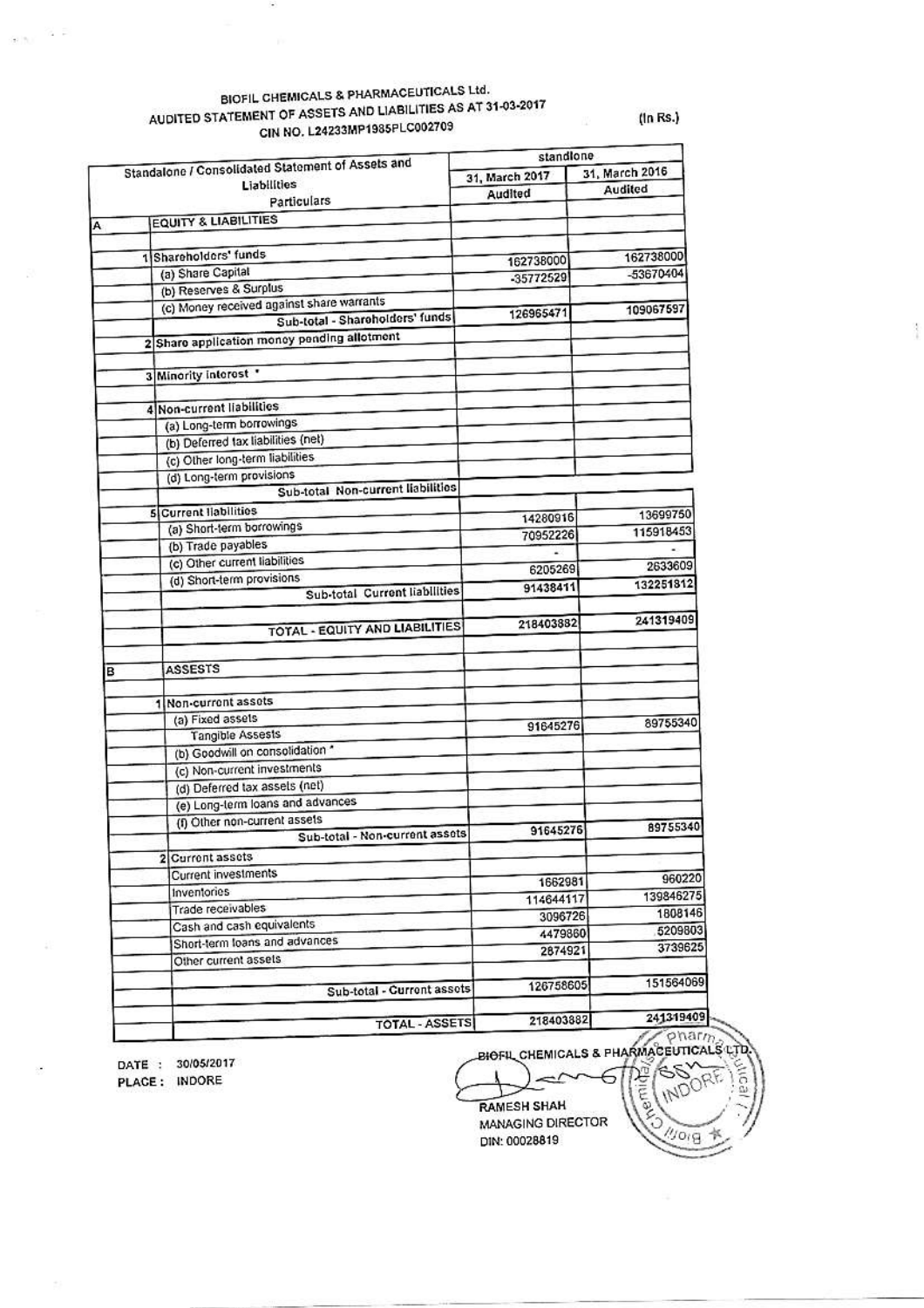## BIOFIL CHEMICALS & PHARMACEUTICALS LTD. CIN NO. L24233MP1985PLC002709

Segmentwise Revenue, Results an Capital Employed for year ended 31st March 2017

| Year Ended<br>Quarter Ended<br>Segment Revenue<br>31 March<br>31 March<br>December 3March 31,<br>March 31,<br>2016<br>2017<br>2016<br>2016<br>2017<br>Audited<br>Audited<br>Audited<br>Reviewed<br>Audited<br>Segment Revenue<br>1.<br>1160.00<br>1205.08<br>479.52<br>357.07<br>662.49<br>Pharma Unit<br>134.52<br>139.08<br>33.01<br>38.10<br>41.23<br>Chemicals Division<br>22.62<br>1.28<br>6.51<br>1.00<br>0.28<br>Plastic Division<br>52.70<br>13.79<br>11.06<br>0.55<br>(70.30)<br>Other<br>1369.85<br>1359.23<br>530.11<br>396.71<br>633.70<br><b>Gross Turnover</b><br><b>Segment Results</b><br>$\overline{2}$<br>148.07<br>252.24<br>139.00<br>56.70<br>156.00<br>Pharma Unit<br>(32.02)<br>(21.46)<br>(63.77)<br>0.31<br>(29.57)<br>Chemicals Division<br>(7.39)<br>(4.10)<br>(7.26)<br>(4.05)<br>6.72<br>Plastic Division<br>2.29<br>2.29<br>19.84<br>19.84<br>0.00<br>Other<br>243.36<br>73.42<br>52.96<br>152.99<br><b>Total Segment Profit Before Tax</b><br>2.18<br>2.69<br>0.00<br>2.69<br>Interest Income<br>15.06<br>15.01<br>3.81<br>3.75<br>3.76<br>Interest Expenses<br>Other Unallocable Income net of Expenditure<br>98.07<br>231.04<br>71.79<br>49.21<br>151.92<br>Profit Before Tax<br>18.69<br>50.00<br>0.00<br>50.00<br>Provision for current tax<br>1.12<br>1.62<br>1.62<br>Item Related Earlier Year<br>179.42<br>51.98<br>49.21<br>100.30<br>Profit After Tax<br>3 Capital Employed<br>Segment Assets (A)<br>1554.61<br>1554.61<br>1309.64<br>1242.61<br>1309.64<br>Pharma Division<br>761.22<br>761.22<br>802.50<br>772.24<br>802.50<br>Chemicals Division<br>97.37<br>97.37<br>71.90<br>78.34<br>71.90<br>Plastic Division<br>0.00<br>Other<br>2413.19<br>2184.04<br>2413.19<br>2093.19<br>2184.04<br>Total (A)<br>Segment Liabilities (B)<br>1158.44<br>1158.44<br>703.01<br>736.48<br>703.01<br>Pharma Division<br>38.99<br>38.99<br>66.53<br>20.90<br>66.53<br>Chemicals Division<br>143.78<br>143.78<br>144.85<br>148.59<br>144.85<br>Plastic Division<br>Other<br>914.38<br>1341.21<br>905.96<br>914.38<br>Total (B)<br>1071.9<br>1269.65<br>1071.99<br>1187.23<br>1269.65<br><b>Total Capital Employed</b> |       |  |  | (Amount in Lakhs) |  |        |  |
|----------------------------------------------------------------------------------------------------------------------------------------------------------------------------------------------------------------------------------------------------------------------------------------------------------------------------------------------------------------------------------------------------------------------------------------------------------------------------------------------------------------------------------------------------------------------------------------------------------------------------------------------------------------------------------------------------------------------------------------------------------------------------------------------------------------------------------------------------------------------------------------------------------------------------------------------------------------------------------------------------------------------------------------------------------------------------------------------------------------------------------------------------------------------------------------------------------------------------------------------------------------------------------------------------------------------------------------------------------------------------------------------------------------------------------------------------------------------------------------------------------------------------------------------------------------------------------------------------------------------------------------------------------------------------------------------------------------------------------------------------------------------------------------------------------------------------------------------------------------------------------------------------------------------------------------------------------------------------------------------------------------------------------------------------------------------------------------------------------------------------------------------------|-------|--|--|-------------------|--|--------|--|
|                                                                                                                                                                                                                                                                                                                                                                                                                                                                                                                                                                                                                                                                                                                                                                                                                                                                                                                                                                                                                                                                                                                                                                                                                                                                                                                                                                                                                                                                                                                                                                                                                                                                                                                                                                                                                                                                                                                                                                                                                                                                                                                                                    | S.No. |  |  |                   |  |        |  |
|                                                                                                                                                                                                                                                                                                                                                                                                                                                                                                                                                                                                                                                                                                                                                                                                                                                                                                                                                                                                                                                                                                                                                                                                                                                                                                                                                                                                                                                                                                                                                                                                                                                                                                                                                                                                                                                                                                                                                                                                                                                                                                                                                    |       |  |  |                   |  |        |  |
|                                                                                                                                                                                                                                                                                                                                                                                                                                                                                                                                                                                                                                                                                                                                                                                                                                                                                                                                                                                                                                                                                                                                                                                                                                                                                                                                                                                                                                                                                                                                                                                                                                                                                                                                                                                                                                                                                                                                                                                                                                                                                                                                                    |       |  |  |                   |  |        |  |
|                                                                                                                                                                                                                                                                                                                                                                                                                                                                                                                                                                                                                                                                                                                                                                                                                                                                                                                                                                                                                                                                                                                                                                                                                                                                                                                                                                                                                                                                                                                                                                                                                                                                                                                                                                                                                                                                                                                                                                                                                                                                                                                                                    |       |  |  |                   |  |        |  |
|                                                                                                                                                                                                                                                                                                                                                                                                                                                                                                                                                                                                                                                                                                                                                                                                                                                                                                                                                                                                                                                                                                                                                                                                                                                                                                                                                                                                                                                                                                                                                                                                                                                                                                                                                                                                                                                                                                                                                                                                                                                                                                                                                    |       |  |  |                   |  |        |  |
|                                                                                                                                                                                                                                                                                                                                                                                                                                                                                                                                                                                                                                                                                                                                                                                                                                                                                                                                                                                                                                                                                                                                                                                                                                                                                                                                                                                                                                                                                                                                                                                                                                                                                                                                                                                                                                                                                                                                                                                                                                                                                                                                                    |       |  |  |                   |  |        |  |
|                                                                                                                                                                                                                                                                                                                                                                                                                                                                                                                                                                                                                                                                                                                                                                                                                                                                                                                                                                                                                                                                                                                                                                                                                                                                                                                                                                                                                                                                                                                                                                                                                                                                                                                                                                                                                                                                                                                                                                                                                                                                                                                                                    |       |  |  |                   |  |        |  |
|                                                                                                                                                                                                                                                                                                                                                                                                                                                                                                                                                                                                                                                                                                                                                                                                                                                                                                                                                                                                                                                                                                                                                                                                                                                                                                                                                                                                                                                                                                                                                                                                                                                                                                                                                                                                                                                                                                                                                                                                                                                                                                                                                    |       |  |  |                   |  |        |  |
|                                                                                                                                                                                                                                                                                                                                                                                                                                                                                                                                                                                                                                                                                                                                                                                                                                                                                                                                                                                                                                                                                                                                                                                                                                                                                                                                                                                                                                                                                                                                                                                                                                                                                                                                                                                                                                                                                                                                                                                                                                                                                                                                                    |       |  |  |                   |  |        |  |
|                                                                                                                                                                                                                                                                                                                                                                                                                                                                                                                                                                                                                                                                                                                                                                                                                                                                                                                                                                                                                                                                                                                                                                                                                                                                                                                                                                                                                                                                                                                                                                                                                                                                                                                                                                                                                                                                                                                                                                                                                                                                                                                                                    |       |  |  |                   |  |        |  |
|                                                                                                                                                                                                                                                                                                                                                                                                                                                                                                                                                                                                                                                                                                                                                                                                                                                                                                                                                                                                                                                                                                                                                                                                                                                                                                                                                                                                                                                                                                                                                                                                                                                                                                                                                                                                                                                                                                                                                                                                                                                                                                                                                    |       |  |  |                   |  |        |  |
|                                                                                                                                                                                                                                                                                                                                                                                                                                                                                                                                                                                                                                                                                                                                                                                                                                                                                                                                                                                                                                                                                                                                                                                                                                                                                                                                                                                                                                                                                                                                                                                                                                                                                                                                                                                                                                                                                                                                                                                                                                                                                                                                                    |       |  |  |                   |  |        |  |
|                                                                                                                                                                                                                                                                                                                                                                                                                                                                                                                                                                                                                                                                                                                                                                                                                                                                                                                                                                                                                                                                                                                                                                                                                                                                                                                                                                                                                                                                                                                                                                                                                                                                                                                                                                                                                                                                                                                                                                                                                                                                                                                                                    |       |  |  |                   |  |        |  |
|                                                                                                                                                                                                                                                                                                                                                                                                                                                                                                                                                                                                                                                                                                                                                                                                                                                                                                                                                                                                                                                                                                                                                                                                                                                                                                                                                                                                                                                                                                                                                                                                                                                                                                                                                                                                                                                                                                                                                                                                                                                                                                                                                    |       |  |  |                   |  |        |  |
|                                                                                                                                                                                                                                                                                                                                                                                                                                                                                                                                                                                                                                                                                                                                                                                                                                                                                                                                                                                                                                                                                                                                                                                                                                                                                                                                                                                                                                                                                                                                                                                                                                                                                                                                                                                                                                                                                                                                                                                                                                                                                                                                                    |       |  |  |                   |  |        |  |
|                                                                                                                                                                                                                                                                                                                                                                                                                                                                                                                                                                                                                                                                                                                                                                                                                                                                                                                                                                                                                                                                                                                                                                                                                                                                                                                                                                                                                                                                                                                                                                                                                                                                                                                                                                                                                                                                                                                                                                                                                                                                                                                                                    |       |  |  |                   |  |        |  |
|                                                                                                                                                                                                                                                                                                                                                                                                                                                                                                                                                                                                                                                                                                                                                                                                                                                                                                                                                                                                                                                                                                                                                                                                                                                                                                                                                                                                                                                                                                                                                                                                                                                                                                                                                                                                                                                                                                                                                                                                                                                                                                                                                    |       |  |  |                   |  | 110.95 |  |
|                                                                                                                                                                                                                                                                                                                                                                                                                                                                                                                                                                                                                                                                                                                                                                                                                                                                                                                                                                                                                                                                                                                                                                                                                                                                                                                                                                                                                                                                                                                                                                                                                                                                                                                                                                                                                                                                                                                                                                                                                                                                                                                                                    |       |  |  |                   |  |        |  |
|                                                                                                                                                                                                                                                                                                                                                                                                                                                                                                                                                                                                                                                                                                                                                                                                                                                                                                                                                                                                                                                                                                                                                                                                                                                                                                                                                                                                                                                                                                                                                                                                                                                                                                                                                                                                                                                                                                                                                                                                                                                                                                                                                    |       |  |  |                   |  | 2.18   |  |
|                                                                                                                                                                                                                                                                                                                                                                                                                                                                                                                                                                                                                                                                                                                                                                                                                                                                                                                                                                                                                                                                                                                                                                                                                                                                                                                                                                                                                                                                                                                                                                                                                                                                                                                                                                                                                                                                                                                                                                                                                                                                                                                                                    |       |  |  |                   |  |        |  |
|                                                                                                                                                                                                                                                                                                                                                                                                                                                                                                                                                                                                                                                                                                                                                                                                                                                                                                                                                                                                                                                                                                                                                                                                                                                                                                                                                                                                                                                                                                                                                                                                                                                                                                                                                                                                                                                                                                                                                                                                                                                                                                                                                    |       |  |  |                   |  |        |  |
|                                                                                                                                                                                                                                                                                                                                                                                                                                                                                                                                                                                                                                                                                                                                                                                                                                                                                                                                                                                                                                                                                                                                                                                                                                                                                                                                                                                                                                                                                                                                                                                                                                                                                                                                                                                                                                                                                                                                                                                                                                                                                                                                                    |       |  |  |                   |  |        |  |
|                                                                                                                                                                                                                                                                                                                                                                                                                                                                                                                                                                                                                                                                                                                                                                                                                                                                                                                                                                                                                                                                                                                                                                                                                                                                                                                                                                                                                                                                                                                                                                                                                                                                                                                                                                                                                                                                                                                                                                                                                                                                                                                                                    |       |  |  |                   |  | 18.69  |  |
|                                                                                                                                                                                                                                                                                                                                                                                                                                                                                                                                                                                                                                                                                                                                                                                                                                                                                                                                                                                                                                                                                                                                                                                                                                                                                                                                                                                                                                                                                                                                                                                                                                                                                                                                                                                                                                                                                                                                                                                                                                                                                                                                                    |       |  |  |                   |  | 1.12   |  |
|                                                                                                                                                                                                                                                                                                                                                                                                                                                                                                                                                                                                                                                                                                                                                                                                                                                                                                                                                                                                                                                                                                                                                                                                                                                                                                                                                                                                                                                                                                                                                                                                                                                                                                                                                                                                                                                                                                                                                                                                                                                                                                                                                    |       |  |  |                   |  | 78.26  |  |
|                                                                                                                                                                                                                                                                                                                                                                                                                                                                                                                                                                                                                                                                                                                                                                                                                                                                                                                                                                                                                                                                                                                                                                                                                                                                                                                                                                                                                                                                                                                                                                                                                                                                                                                                                                                                                                                                                                                                                                                                                                                                                                                                                    |       |  |  |                   |  |        |  |
|                                                                                                                                                                                                                                                                                                                                                                                                                                                                                                                                                                                                                                                                                                                                                                                                                                                                                                                                                                                                                                                                                                                                                                                                                                                                                                                                                                                                                                                                                                                                                                                                                                                                                                                                                                                                                                                                                                                                                                                                                                                                                                                                                    |       |  |  |                   |  |        |  |
|                                                                                                                                                                                                                                                                                                                                                                                                                                                                                                                                                                                                                                                                                                                                                                                                                                                                                                                                                                                                                                                                                                                                                                                                                                                                                                                                                                                                                                                                                                                                                                                                                                                                                                                                                                                                                                                                                                                                                                                                                                                                                                                                                    |       |  |  |                   |  |        |  |
|                                                                                                                                                                                                                                                                                                                                                                                                                                                                                                                                                                                                                                                                                                                                                                                                                                                                                                                                                                                                                                                                                                                                                                                                                                                                                                                                                                                                                                                                                                                                                                                                                                                                                                                                                                                                                                                                                                                                                                                                                                                                                                                                                    |       |  |  |                   |  |        |  |
|                                                                                                                                                                                                                                                                                                                                                                                                                                                                                                                                                                                                                                                                                                                                                                                                                                                                                                                                                                                                                                                                                                                                                                                                                                                                                                                                                                                                                                                                                                                                                                                                                                                                                                                                                                                                                                                                                                                                                                                                                                                                                                                                                    |       |  |  |                   |  |        |  |
|                                                                                                                                                                                                                                                                                                                                                                                                                                                                                                                                                                                                                                                                                                                                                                                                                                                                                                                                                                                                                                                                                                                                                                                                                                                                                                                                                                                                                                                                                                                                                                                                                                                                                                                                                                                                                                                                                                                                                                                                                                                                                                                                                    |       |  |  |                   |  |        |  |
|                                                                                                                                                                                                                                                                                                                                                                                                                                                                                                                                                                                                                                                                                                                                                                                                                                                                                                                                                                                                                                                                                                                                                                                                                                                                                                                                                                                                                                                                                                                                                                                                                                                                                                                                                                                                                                                                                                                                                                                                                                                                                                                                                    |       |  |  |                   |  |        |  |
|                                                                                                                                                                                                                                                                                                                                                                                                                                                                                                                                                                                                                                                                                                                                                                                                                                                                                                                                                                                                                                                                                                                                                                                                                                                                                                                                                                                                                                                                                                                                                                                                                                                                                                                                                                                                                                                                                                                                                                                                                                                                                                                                                    |       |  |  |                   |  |        |  |
|                                                                                                                                                                                                                                                                                                                                                                                                                                                                                                                                                                                                                                                                                                                                                                                                                                                                                                                                                                                                                                                                                                                                                                                                                                                                                                                                                                                                                                                                                                                                                                                                                                                                                                                                                                                                                                                                                                                                                                                                                                                                                                                                                    |       |  |  |                   |  |        |  |
|                                                                                                                                                                                                                                                                                                                                                                                                                                                                                                                                                                                                                                                                                                                                                                                                                                                                                                                                                                                                                                                                                                                                                                                                                                                                                                                                                                                                                                                                                                                                                                                                                                                                                                                                                                                                                                                                                                                                                                                                                                                                                                                                                    |       |  |  |                   |  |        |  |
|                                                                                                                                                                                                                                                                                                                                                                                                                                                                                                                                                                                                                                                                                                                                                                                                                                                                                                                                                                                                                                                                                                                                                                                                                                                                                                                                                                                                                                                                                                                                                                                                                                                                                                                                                                                                                                                                                                                                                                                                                                                                                                                                                    |       |  |  |                   |  |        |  |
|                                                                                                                                                                                                                                                                                                                                                                                                                                                                                                                                                                                                                                                                                                                                                                                                                                                                                                                                                                                                                                                                                                                                                                                                                                                                                                                                                                                                                                                                                                                                                                                                                                                                                                                                                                                                                                                                                                                                                                                                                                                                                                                                                    |       |  |  |                   |  |        |  |
|                                                                                                                                                                                                                                                                                                                                                                                                                                                                                                                                                                                                                                                                                                                                                                                                                                                                                                                                                                                                                                                                                                                                                                                                                                                                                                                                                                                                                                                                                                                                                                                                                                                                                                                                                                                                                                                                                                                                                                                                                                                                                                                                                    |       |  |  |                   |  |        |  |
|                                                                                                                                                                                                                                                                                                                                                                                                                                                                                                                                                                                                                                                                                                                                                                                                                                                                                                                                                                                                                                                                                                                                                                                                                                                                                                                                                                                                                                                                                                                                                                                                                                                                                                                                                                                                                                                                                                                                                                                                                                                                                                                                                    |       |  |  |                   |  | 1341.2 |  |
|                                                                                                                                                                                                                                                                                                                                                                                                                                                                                                                                                                                                                                                                                                                                                                                                                                                                                                                                                                                                                                                                                                                                                                                                                                                                                                                                                                                                                                                                                                                                                                                                                                                                                                                                                                                                                                                                                                                                                                                                                                                                                                                                                    |       |  |  |                   |  |        |  |

DATE: 30-05-2017 PLACE: INDORE

÷

BIOFIL-CHEMICALS & PHARMACEUTICALS LTD. × **LOGIT** 

 $\overline{\mathcal{P}}$ B

**RAMESH SHAH** MANAGING DIRECTOR DIN: 00028819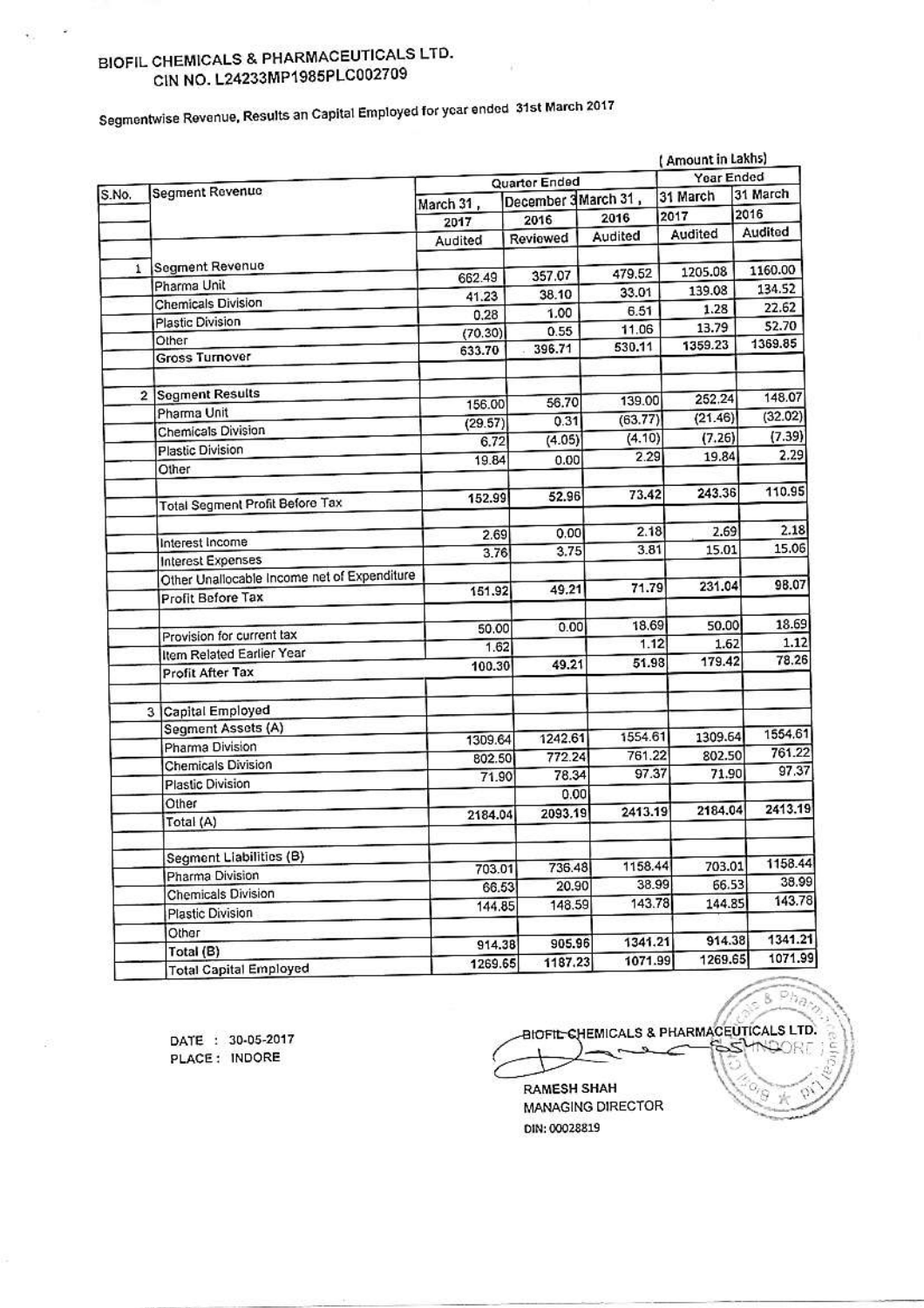

# BIOFIL CHEMICALS & PHARMACEUTICALS

Regd. Office: 11/12, Sector-E, Sanwer Road, Industrial Area, Indore - 452 015. Fax: 0731-2723017 Tel.: 0731-2723016, 4066216 E-mail: biofilchemicals@yahoo.com / bcplcompliance@gmail.com Factory: Plot No. 8, Sector - IV, Kheda Industrial Area, Pithampur Distt. Dhar (M.P.)

Admn. Office: B-12/B, Industrial Estate, Pologround, Indore - 452 015 (M.P.) Tel.: 0731-2426700, 2426718, 2524003, Fax: 0731-2426726 e CIN: L24233MP1985PLC002709

Online filing at listing.bseindia.com

30th May, 2017

To. The Secretary, Corporate Relationship Department, **Bombay Stock Exchange Limited** Phiroze Jeejeebhoy Towers, Dalal Street, Mumbai- 400 001

To.

The Company Secretary, Corporate Compliance Department The National Stock Exchange of India Limited Bandra Kurla Complex, Mumbai

Sub: Submission of declaration regarding unmodified opinion of the Auditors on Annual Audited Financial Results of the Company for the year ended 31st March, 2017 as per second proviso to Regulation 33(3)(d) of SEBI (LODR) Regulations, 2015

Ref: BIOFIL CHEMICALS AND PHARMACEUTICALS LIMITED (BSE Scrip Code: 524396; Symbol: BIOFILCHEM; ISIN: INE829A01014)

Dear Sir/Madam,

### **DECLARATION**

Pursuant to Regulation 33 of SEBI (Listing Obligations and Disclosure Requirements) Regulations, 2015 1, the undersigned do hereby declare that in the Audit Report accompanying Annual Audited Financial Statements of Biofil Chemicals and Pharmaceuticals Limited for the financial year ended on 31<sup>st</sup> March, 2017, the Auditor did not express any modified opinion/audit qualification or other reservation and accordingly, the Statement on Impact of Audit Qualifications is not required to be given.

You are requested to please consider and take on record the same.

Thanking You, Yours faithfully For, Biofil Chemicals and Pharmaceuticals bimited VDOR Ramesh Shah Managing Director DIN:00028819 Encl: a/a